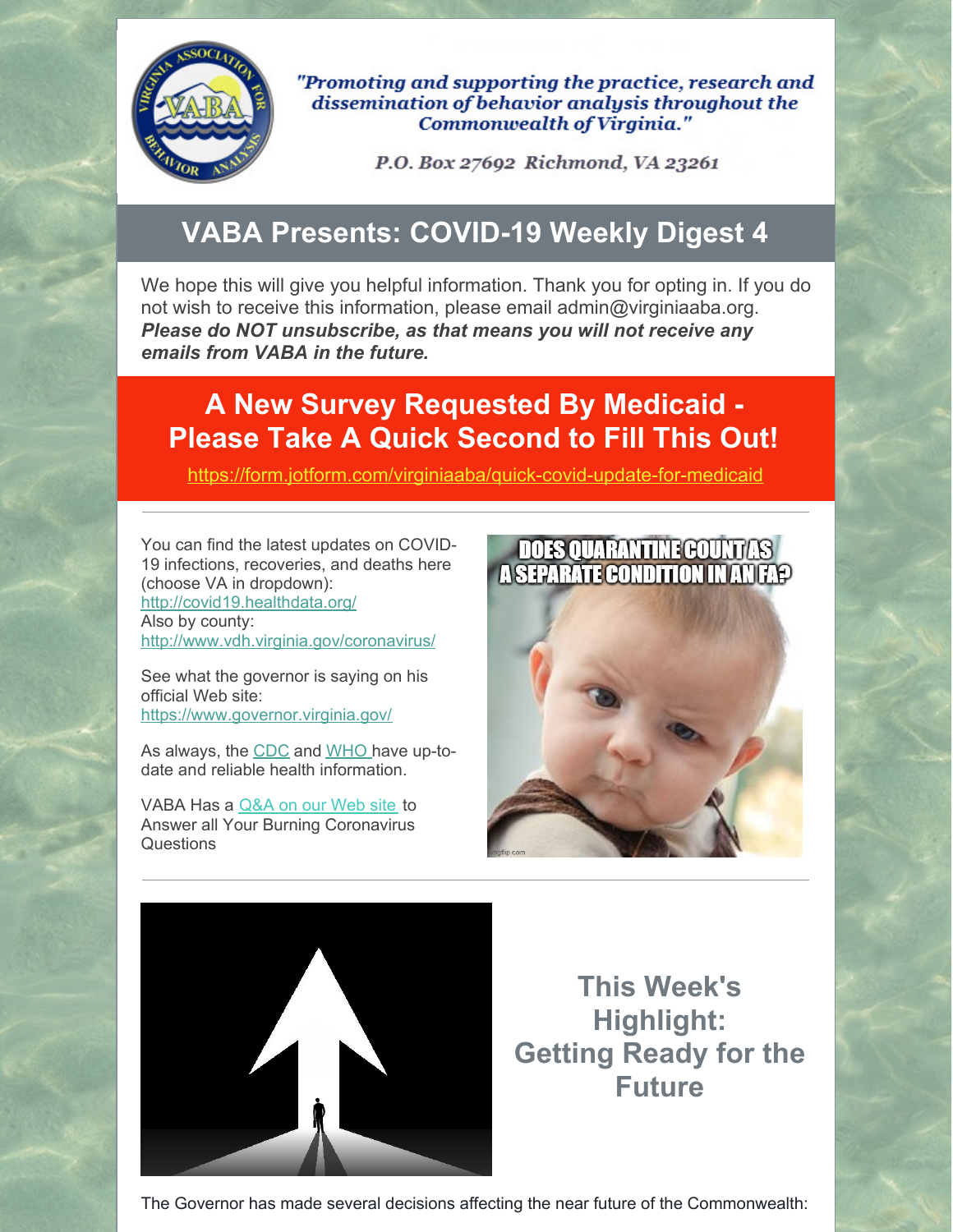- 1. Postponed elective surgeries until May 1
- 2. Postponed May 5 election to May 19
- 3. Postponed June 9 election to June 23
- 4. Decreed certain businesses to remain closed through May 8
- 5. Announced stay at home order through June 10

The decisions as to when to relax which restrictions are based on data and are therefore fluid. For more information about his vision for phase 1, see this [presentation](https://www.governor.virginia.gov/media/governorvirginiagov/governor-of-virginia/pdf/Slide-Deck-4-24-2020-.pdf).

Providers need to continually assess the situation and determine how to best meet the needs of clients based on the phase that we are in. ABA providers are considered essential workers, but a risk/benefit analysis is always a necessity.

Do you need PPE (Personal Protection Equipment) and can't find it? Try contacting your Local [Department](https://www.vdh.virginia.gov/local-health-districts/) of Health. Tell them you are a health care provider and they may be able to assist.



### **Working in Another State?**

You may be in a situation where you are treating a client who is not currently in Virginia due to the COVID-19 crisis. Do you need to be licensed in that state?

Chances are, like VA, the other state has relaxed enforcement of licensing laws. However, you should investigate.

Here are the links to licensing agencies for nearby states: Maryland[:https://health.maryland.gov/bopc/Pages/analysts.aspx](https://health.maryland.gov/bopc/Pages/analysts.aspx) DC:no license North Carolina: no license; must practice under Psychologist <http://www.ncpsychologyboard.org/behavioral-analysts/> West Virginia: no license Tennessee: [https://www.tn.gov/health/health-program-areas/health-professional](https://www.tn.gov/health/health-program-areas/health-professional-boards/applied-behavior-analyst.html)boards/applied-behavior-analyst.html

### **In Case You Missed It . . .**

### **A Message from the BACB**

"We hope that you and your family are safe and healthy. Due to social distancing requirements during the COVID-19 pandemic, we will be providing the following temporary deviation for the following "with a client" requirement."



"Experience and Fieldwork ("observation with a client") - As of March 1, and until further notice as indicated on the BACB's [COVID-19](https://bacb.us11.list-manage.com/track/click?u=d644efde1ca9e20ef4bff49d4&id=7d3702e28d&e=305fca0e13) Updates page, we will temporarily waive the "observation with a client" sub-requirement for trainees who do not have access to clients and, thus, are only accruing